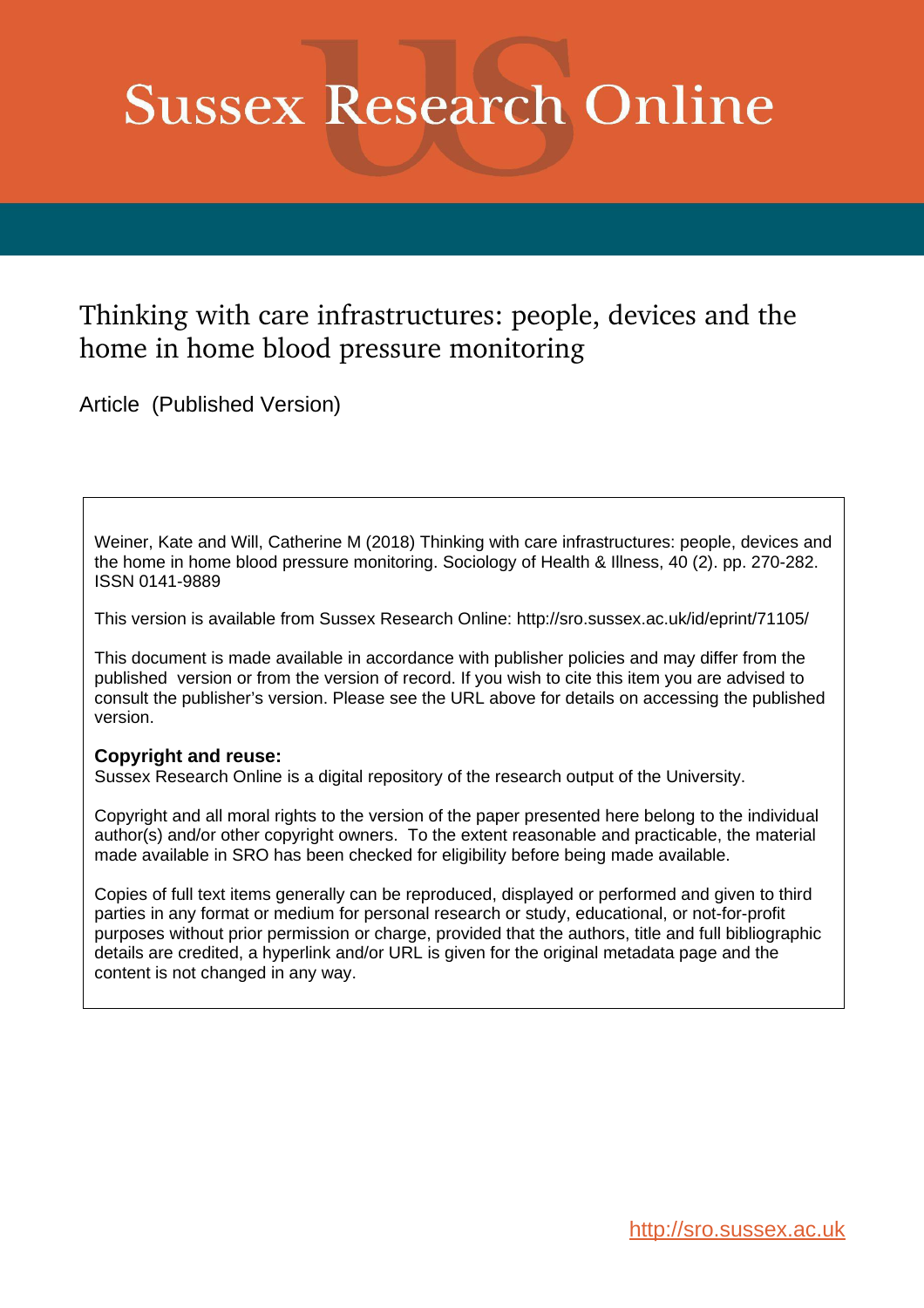# **SOCIOLOGY OF HEALTH & ILLNESS**

Sociology of Health & Illness Vol. 40 No. 2 2018 ISSN 0141-9889, pp. 270–282 doi: 10.1111/1467-9566.12590

### Thinking with care infrastructures: people, devices and the home in home blood pressure monitoring Kate Weiner<sup>1</sup> and Catherine Will<sup>2</sup>

<sup>1</sup>Department of Sociological Studies, University of Sheffield, UK<br><sup>2</sup>Department of Sociology, University of Sussex, UK  ${}^{2}$ Department of Sociology, University of Sussex, UK

Abstract The growing consumer market in health monitoring devices means that technologies that were once the preserve of the clinic are moving into spaces such as homes and workplaces. We consider how one such device, blood pressure monitors, comes to be integrated into everyday life. We pursue the concept of 'care infrastructure', drawing on recent scholarship in STS and medical sociology, to illuminate the work and range of people, things and spaces involved in selfmonitoring. Drawing on a UK study involving observations and interviews with 31 people who have used a consumer blood pressure monitor, we apply the concept beyond chronic illness, to practices involving consumer devices – and develop a critical account of its value. We conclude that the care infrastructure concept is useful to highlight the socio-material arrangements involved in selfmonitoring, showing that even for ostensibly personal devices, monitoring may be a shared practice that expresses care for self and for others. The concept also helps draw attention to links between different objects and spaces that are integral to the practice, beyond the device alone. Care infrastructure draws attention to the material, but ensures that analytic attention engages with both material and social elements of practice and their connections.

Keywords: care work, consumerism, heart disease, place, self help/care

In recent work the editors of this special issue have drawn attention to 'the buildings where healthcare work takes place' as an important topic for sociological investigation. Using work from both the sociology of health and illness (SHI) and science and technology studies (STS), Martin *et al.* (2015) argued that the built environment shapes medical practice, embodies its ideologies, and affects 'the efficacy of care' on offer in hospitals and clinics. In this article we wish to respond to their challenge but do not consider 'the home' as another site for health work and care. The home has long been a theme in studies of lay experiences of illness within SHI, as the place where a lot of prevention and treatment takes place. This is particularly true in the study of medication, as a medical technology that frequently travels from clinical sites to domestic ones. The home is also important in studies of interventions that sit on the boundary between 'health' and 'social care' and recent work on telecare and telemedicine from STS. In this article we will draw briefly on these literatures to contextualise Danholt and Langstrup's (2012) proposal that we apply the concept of 'infrastructures of care' to health work at home. We then interrogate the value of these infrastructural accounts for the debates on 'materialities of care' using our own data which – unlike most previous studies – is focused on technologies acquired independently of formal health services.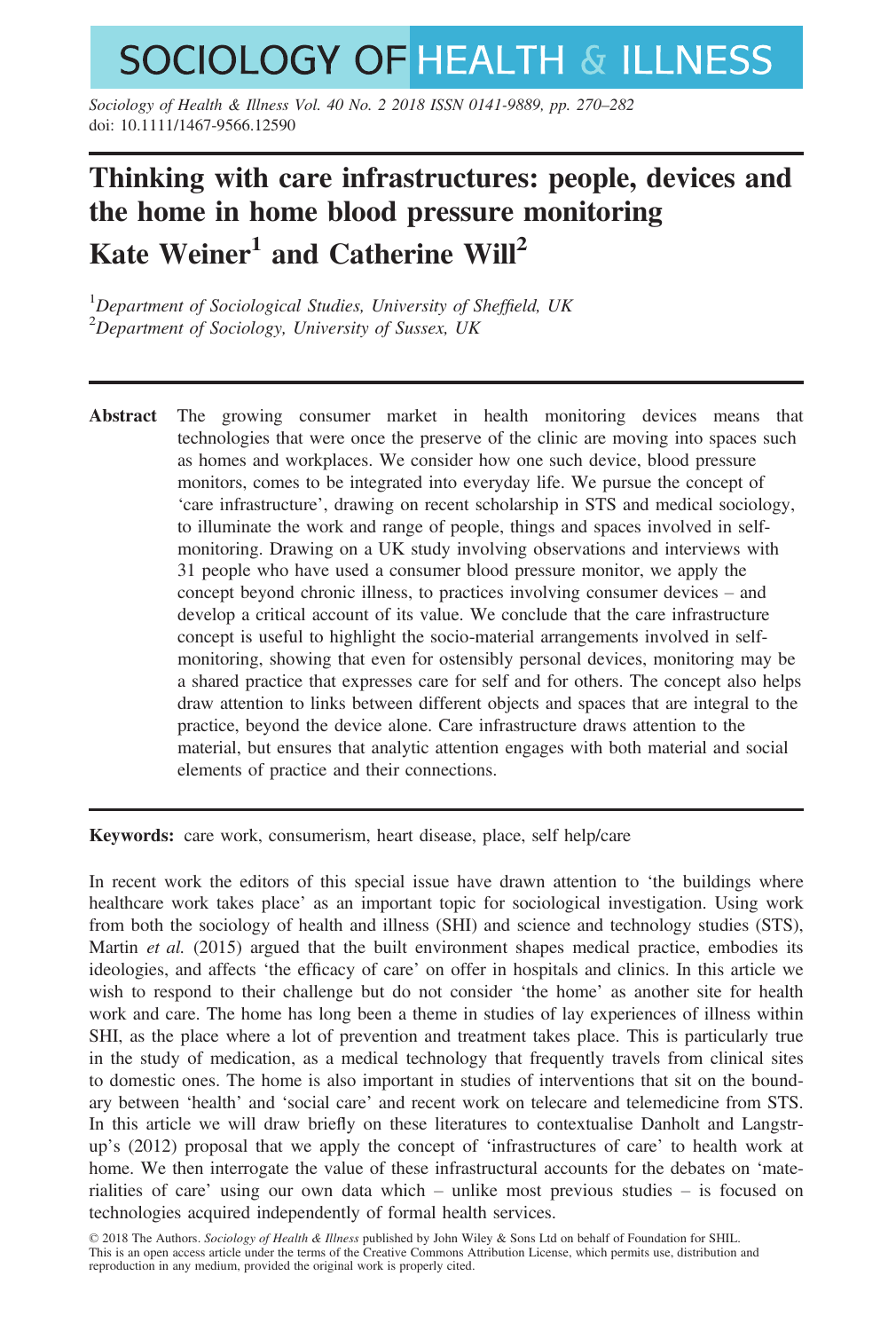#### Materialities of home health: attending to technology and place

Sociologists have long been interested in medication as negotiated in the life world of the patient (Britten 2008), while studies in STS have foregrounded its use as an everyday technology. For example Prout et al. (1999) wrote about the ways in which inhalers were used in a family to maintain 'ordinariness' for children with asthma, while Willems (2000) explored their use as a technology of self care. In SHI, debate has recently returned to the meaning and use of medicine, putting space back in more explicitly. For example Hodgetts *et al.* (2011) researched the 'spatial, material and relational practices' of New Zealanders using drugs to manage long-term conditions or care for young children. Using the notion of 'emplacement' they argued that the location of drugs helped people remember and routinise medicine use, and negotiate it as part of 'caring practices' (Hodgetts *et al.* (2011: 358) within the household.

Further discussions of the spatial organisation of the home, and health work within it, may be found in studies of telecare and telemedicine. These may include monitoring and/or treatment technologies to encourage 'self care' or 'care at home' for older people. Studies of their introduction into domestic spaces and relationships have explored 'who cares where' (Milligan et al. 2011), and responded to the expectations that accompanied these technologies by insisting on the work of 'negotiating' technologies relocated from the clinic and 'mediation' of these devices by people and objects already in the home as part of a process of domestication (Oudshoorn 2012). Oudshoorn emphasised how partners might be drawn into monitoring work, though she suggested men helped female partners with technical aspects, and women helped male partners deal with the emotional aspects of monitoring. Here the 'device' was understood as the result of a network of people and things, however there was a risk that introducing clinical technology was spoiling a sense of 'home'.

#### Care infrastructures, work and the home

Returning to medication Danholt and Lansgtrup (2012: 513) suggested that people with chronic conditions such as asthma, diabetes and haemophilia live within an 'infrastructure of care':

'The "self" ... is an actor who is highly dependent on, and inter-twined with infrastructures of care, in order to be self-caring'.

In this work the authors aim to give accounts of the mundane elements that underpin the practice of selfcare, including objects (boxes of medicines, pens, paper, phones, cupboards, fridges) and people (nurses, pharmacists, taxi drivers and family members) that allow for the procurement, emplacement and use of medication. Placing medication by the bathroom sink helps remind people to take it (see also Hodgetts *et al.* 2011) and to brush teeth afterwards to prevent oral fungi that can follow the use of asthma medication. The spatial organisation of the home helps make care possible (Danholt and Langstrup 2012). In her more recent paper Langstrup (2013) developed an account of these elements working together in what she called 'chronic care infrastructures' – arrangements of people, spaces and mundane objects that enable the negotiation of chronic illness at home.

Infrastructure in STS is a way of drawing attention to spaces and routines, as 'embedded' and 'installed' elements that shape and enable practice (e.g. Star and Ruhleder 1996). Infrastructures are created by materials and the routine activities, conventions and 'work' required to maintain them (Star 1999). In this early use, the concept was close to medical sociology: Star wrote with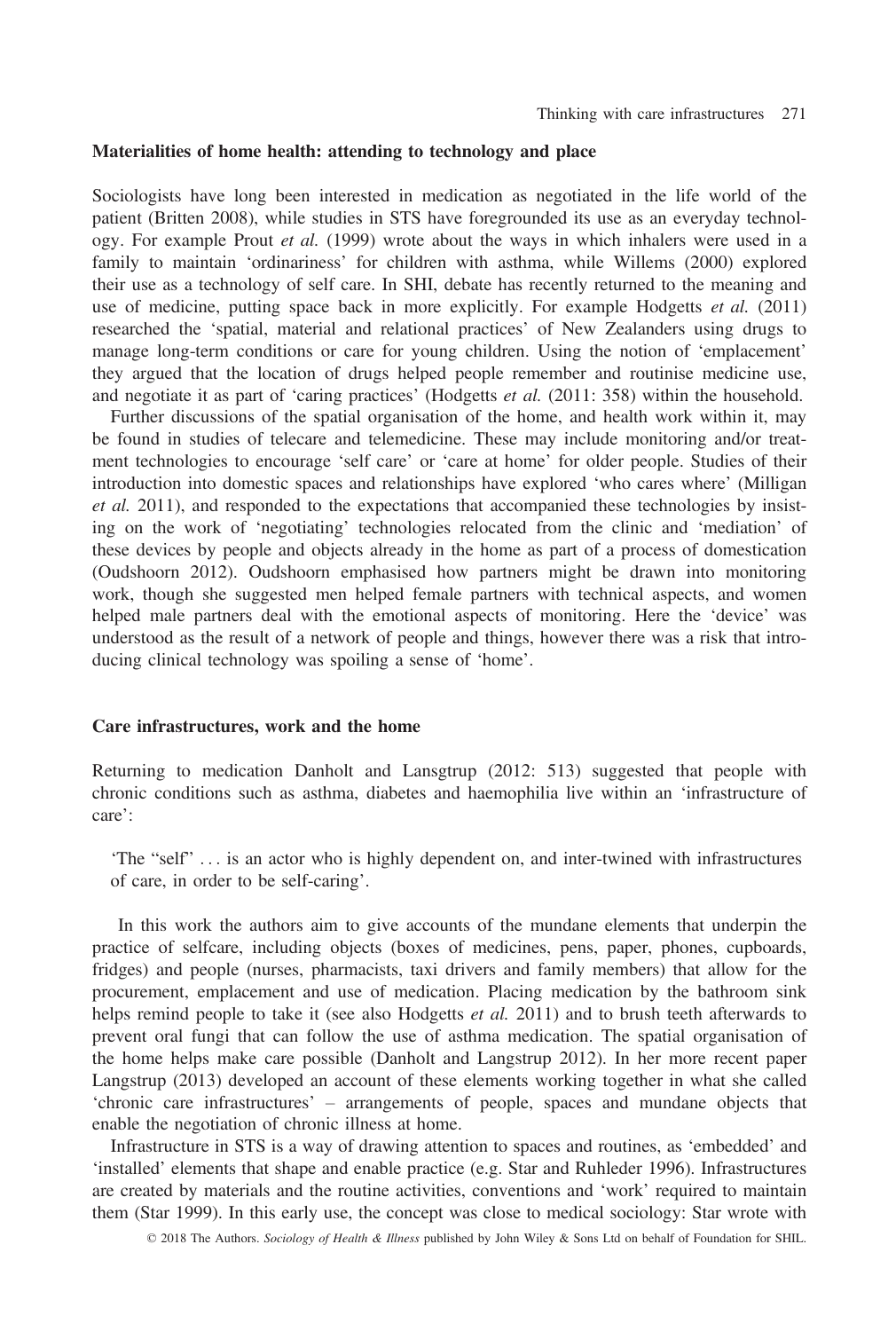Strauss on invisible and articulation work, e.g. Star and Strauss (1999). Langstrup's suggestion about 'care infrastructure' thus lays the foundation of a renewed conversation between SHI and STS. For example Cheraghi-Sohi et al. (2015) have written about work by patients, friends, family members and health professionals, including medication-articulation work (ordering, collecting, or emplacement of medicines); surveillance work (keeping track of progress across the day); emotional work (supporting taking medicines); and informational work (for example around new medicines) that come together to maintain the care infrastructure.

Like Oudshoorn, Langstrup also drew out some of the symbolic importance of 'home'. While emplacement may enable health work in domestic spaces, it may also be used by patients to 'keep disease in its place' when putting things out of sight helps avoid unwelcome reminders of illness (Langstrup 2013: 1016). Other authors have explored how a sense of home can be threatened by incursions from the clinic. For example Twigg (2000) noted the risk when bathing became defined as a purely practical matter by care workers in the community. More recently she and Christina Buse have explored how residents of care homes (who have left their own domestic space) attempt to use dress and objects like handbags to keep a sense of 'home' and privacy (Buse and Twigg, 2014, 2016). However Langstrup (2013) was particularly clear on the way in which this sense of home has to be negotiated with family as well as with clinical workers, for example when family members wanted candles on a Christmas tree although they worsened asthma symptoms. She reminds us home is often a shared space already.

How then should we account for materiality? Both STS and SHI have started with clinical objects (medicines, monitors) to explore health work, but addressed materiality in the technology and its spatial location. Though starting our own study with the device – home blood pressure monitors – in this article we sought resources to consider the 'home' as the coming together of people, devices and spaces. We suggest that the 'care infrastructure' concept may help here through its attention to materials, spaces, routines, conventions and work. As Langstrup (2013) suggests, thinking in terms of infrastructures allows us to see the socio-technical relations behind care, but such infrastructures are always emergent and develop in different ways for different conditions depending on the contribution of the clinic. In our own account of self-care with technologies acquired independently of the clinic, we wish to test the value of this particular conceptualisation.

In contrast to the context of chronic care, self-monitoring devices as consumer technologies have no formal links to the clinic or clinicians. Furthermore they have tended to be portrayed as personal or individual devices (Fox 2017). Where self-monitoring has been considered as a collective endeavour, this has been with reference to communities of trackers sharing data and experiences (Lupton 2014, Sharon and Zandbergen 2016), rather than the more local mediation work encapsulated by the notion of 'care infrastructure'. In thinking about how this concept might illuminate home blood pressure monitoring, we are particularly interested to explore: the kinds of work and range of people that might be involved in self-monitoring practices, even those involving consumer devices; the nature and stability of infrastructures where procurement, emplacement and use is neither directed nor set in place by the clinic; and the potential for consumer devices to threaten a sense of home compared with technologies imported from and/or installed by the clinic.

#### The case of home blood pressure monitoring

The first automated blood pressure monitor was launched in the early 1980s in Japan and there is now an established international consumer market. Monitors are available in the UK in © 2018 The Authors. Sociology of Health & Illness published by John Wiley & Sons Ltd on behalf of Foundation for SHIL.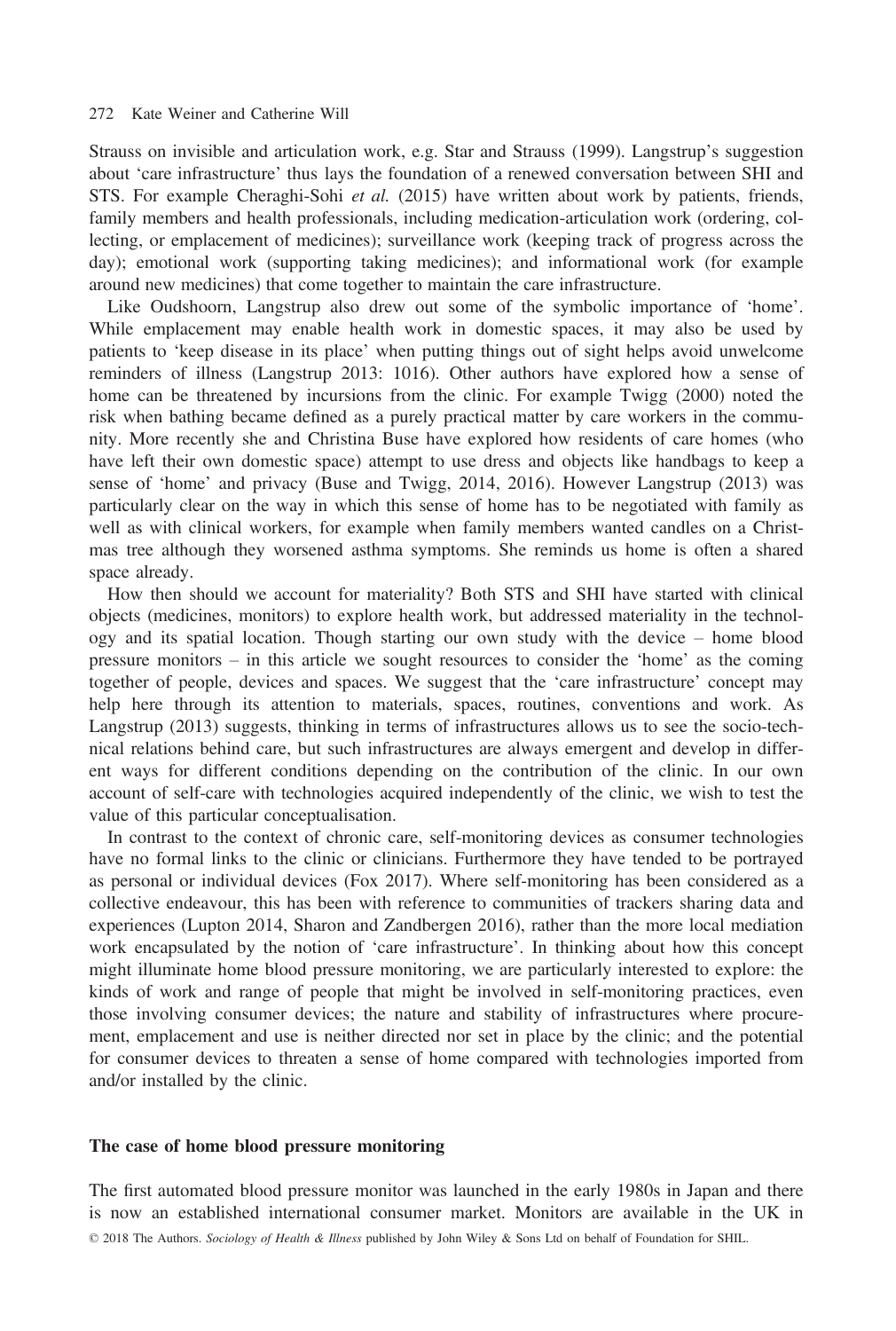supermarkets, pharmacies and online retailers and are relatively cheap, with basic models currently costing around £10–£20. Somewhat outdated market research reported that one in six people claimed to have measured their own or a family member's blood pressure at home (Mintel 2007). The practice has received increasing clinical support in response to known problems with clinic-based measurement, in particular white coat hypertension. Current clinical guidance in the UK sees a role for home blood pressure monitoring in the diagnosis and monitoring of hypertension (NICE 2011), and offers guidance on how measures should be taken: 'when measuring blood pressure in the clinic or in the home, standardise the environment and provide a relaxed, temperate setting' (NICE 2011: 7). Existing studies of home blood pressure monitoring have been largely undertaken within clinical populations, considering how people understand blood pressure, their motivations for undertaking monitoring and their communications with clinicians (e.g. Jones et al. 2012, Vasileiou et al. 2013, Tyson and McElduff, 2003). Rather than focusing on how people understand and interpret blood pressure numbers or how they respond to these numbers, we are interested here in the material and mundane aspects of independently undertaken blood pressure monitoring.

#### Methods

This research was undertaken as scoping work for a larger collaborative project concerned with the practices of self-monitoring. The aims were to explore blood pressure monitoring as an everyday practice, considering who and what is involved, the kinds of projects, data and knowledge associated with this practice, and the way these connect (or not) with formal health care provision.

The research was based on interviews with people who have monitored their own blood pressure using a device acquired independently of formal health services.<sup>1</sup> Following approval provided through Weiner's institutional research ethics review procedures, recruitment was through email, leaflets and posters addressed to staff at the University of Sheffield. This garnered a large number of responses (64). Weiner then selected from within this group to include roughly equal numbers of men and women, and a range of ages and backgrounds. A total of 27 interviews was undertaken, involving 31 participants (4 couples), between May 2014 and July 2015. Participants consisted of 17 women and 14 men aged between 27 and 82. They had a range of occupational backgrounds, including academic, professional, administrative, technical, and hospitality and buildings management. When feasible interviews were undertaken at participants' homes (10), or at a location convenient to them, including in Weiner's office (7), at the interviewees' work place (8) and by Skype (2).

Interviews covered how people came to monitor their blood pressure and chose or acquired the monitor they use, how they monitor in practice including accounts of the frequency, location and prompts for monitoring, records kept, and people included, as well as other aspects of their life they may track. Interviews have their limitations in researching everyday life, in particular for gaining insights into tacit, affective or embodied elements of practices (Hodgetts et al. 2011, Martens and Scott, 2004). Material prompts can be useful in these situations, helping to anchor reflections in concrete ways (Harper 2002). We therefore invited all interviewees to demonstrate their monitor and talk through any records they kept and, where possible, show where these were stored. Looking over records or reviewing a device's in-built memory proved helpful in prompting reflection and tying practices to particular time periods and events. Interviews were transcribed professionally and subject to a thematic analysis (Hamersley and Atkinson, 1995). This involved both authors reviewing transcripts in relation to existing scholarship and emerging ideas, and agreeing on overarching codes and concepts to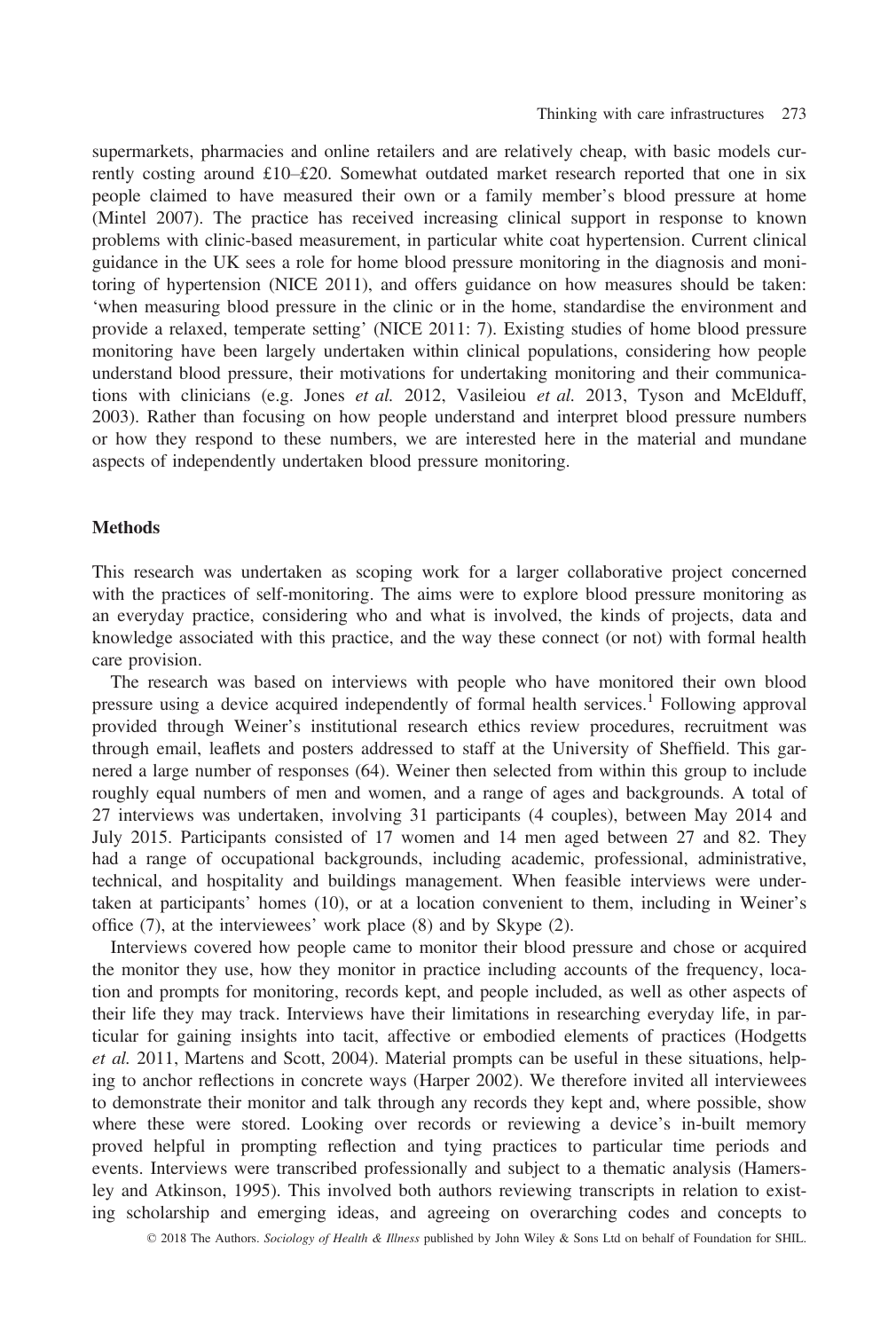categorise the data. Here we discuss data pertaining to the people, materials, routines and locations involved in blood pressure monitoring, as well as the symbolic significance of these.

Interviews included a variety of accounts of how people came to monitoring. Some participants had been diagnosed with hypertension (occasionally cardio-vascular disease), others were prompted by a high reading in the clinic or elsewhere, which was not necessarily sustained in home readings. In some accounts, clinicians did not feature at all, where monitoring fitted with an interest in fitness or more general health awareness. Thus, while the research revolves around consumer devices, the interviews did generate talk about interactions with clinicians (doctors and nurses). We bracket this data in the current article to focus on the more proximal people, things and spaces involved in home blood pressure monitoring. Because of this focus on local delineated spaces, it could be suggested that domestication (Silverstone et al. 1992) offers an alternative analytical lens. While this would lend itself well to a focus on symbolic meanings, we pursue care infrastructures because we think it is useful in foregrounding care, work and the potentially collective nature of monitoring practices. We think this lens of care infrastructure is specifically useful here in bringing into focus these elements of self-monitoring somewhat neglected in clinical and social research in this area.

#### Findings

#### Procuring and providing devices

We started this article by emphasising that we were interested in monitoring using devices that were not provided by the clinic, drawing a strong distinction between these and telecare technologies for example, though medication might of course be either directly purchased or prescribed. Langstrup's (2013) paper focused on medication that needed to be sourced from healthcare settings or on prescription. Blood pressure monitors were procured in different ways. Though some people bought their own in high street pharmacies, supermarkets or online, others talked about acquiring devices, either bought or lent, through relatives (mothers, partners, children) or neighbours, colleagues and friends.

For example, Irene discussed asking her daughter to buy her a blood pressure monitor:

Irene: I think I told my daughter to buy it for me. I think she has an [inaudible] account and she bought it for me from London yes. Kate: Did you choose it or did you just say you buy it for me? Irene: No my son-in-law had it ... And I think one of the reasons, he bought a monitor and he knew which one to buy and that's why I told them okay you know which one to buy, so they bought the same thing. (63, accountant).

Here Irene defers to her daughter and son-in-law's knowledge, short-circuiting any research or informational work she would have had to undertaken in order to choose a monitor on her own.

Many people talked about members of their family or household occasionally using a monitor, and some also described borrowing or lending machines over a period of time. For example at the time we interviewed Angela, she had lent her blood pressure monitor to her daughter. She also recounted that on other occasions she had also lent it to another daughter and also to a colleague:

Angela: I haven't got a blood pressure machine at the moment, my daughter has just been using it ... she finds, she loves her job, she loves teaching but she finds it's quite stressful sometimes. She's on the pill so she goes and obviously has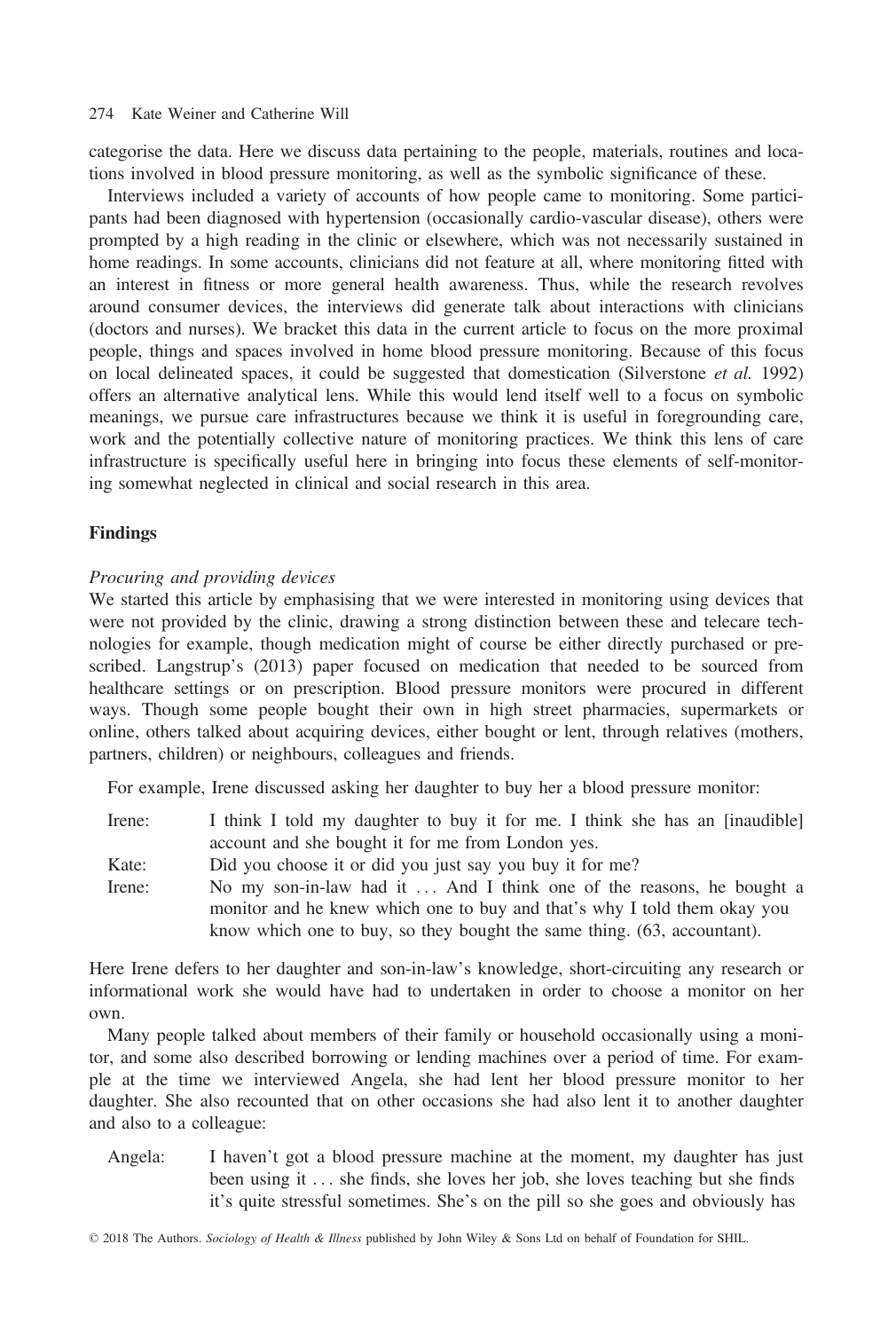her checks and her blood pressure has been a bit high but she's also been feeling as though her blood pressure might be going up a bit and she's been going blotchy and all that kind of stuff and her head has been banging and stuff. So I've said it's probably nothing but just to keep monitoring it and just get an idea ... she said 'I don't know whether I should be on the tablets' and things, I said 'oh it's not for me to say but it's very early days now so just keep an eye on it'. (56, clerical officer)

Angela's lending of her blood pressure monitor to her daughter (i.e. articulation work through providing the device) and encouragement to 'keep monitoring' and to 'just keep an eye on it' (i.e. emotional work, through encouraging the continued practice) (Cheraghi-Sohi et al. 2015) here might be seen as expressions of maternal care, and are in line with long-standing sociological ideas about the gendered aspects of family health work. In another interview a young woman recounted that her husband had bought a monitor for her in part to persuade her to take her blood pressure seriously. These examples of the providing or lending of monitors resonate with work on the mediation of older people's technology use in domestic settings (Greenhalgh et al. 2013, Wyatt et al. 2005), where household members and wider personal networks may provide and set up technologies. Notably in the examples we have recounted mediation flows both down as well as up generations. Furthermore, in contrast to recent discussions of 'personal health technologies' (Fox 2017), once these devices have entered the home, devices are also readily shared.

#### Emplacement and staging devices in and out of use

Once acquired, the familiar spatial organisation of the home might be used to encourage or discourage monitoring, by keeping the device close to hand or relegating it to more peripheral spaces. This was clear in Shirley's account of her continued monitoring, as well as the monitoring of a family visitor, which followed from the visibility of the device:

- Kate: It seems astounding that you stuck it out for 6 or 7 months that you were doing it every day, given that [your blood pressure] was alright. Have you got any reflections on why? I mean you know I could imagine doing it for like a month or something, but to have done it for that length of time.
- Shirley: Yeah I don't know it was just the fact that it was there I suppose and like you know you go and sit down in the chair, I sat there in my armchair and I saw it. I mean if it was there now I'd probably do it. Because I think it's just the fact that you can see it ...

Kate: Did anybody else ever use your blood pressure monitor?

Shirley: No, no, well I'm saying no, like if the kids come up and it was there they might sort of say 'oh what's this'? They'd say 'oh go on we'll take my blood pressure' you know. And I think my eldest son, I think his was sort of mild, so we were all like saying 'Oh you should go to the doctors'. (68, secretary)

This echoes data from the literature on medication and its emplacement, by emphasising the importance of location as a reminder about the technology, as well as showing how the location in the home enabled sharing. Gill and Ed, a couple in their 40s, similarly described emplacement as being important. 'You know once that device is out then we will use it while it's sat there until one of us decides to put it away', (emphasis added). However Shirley also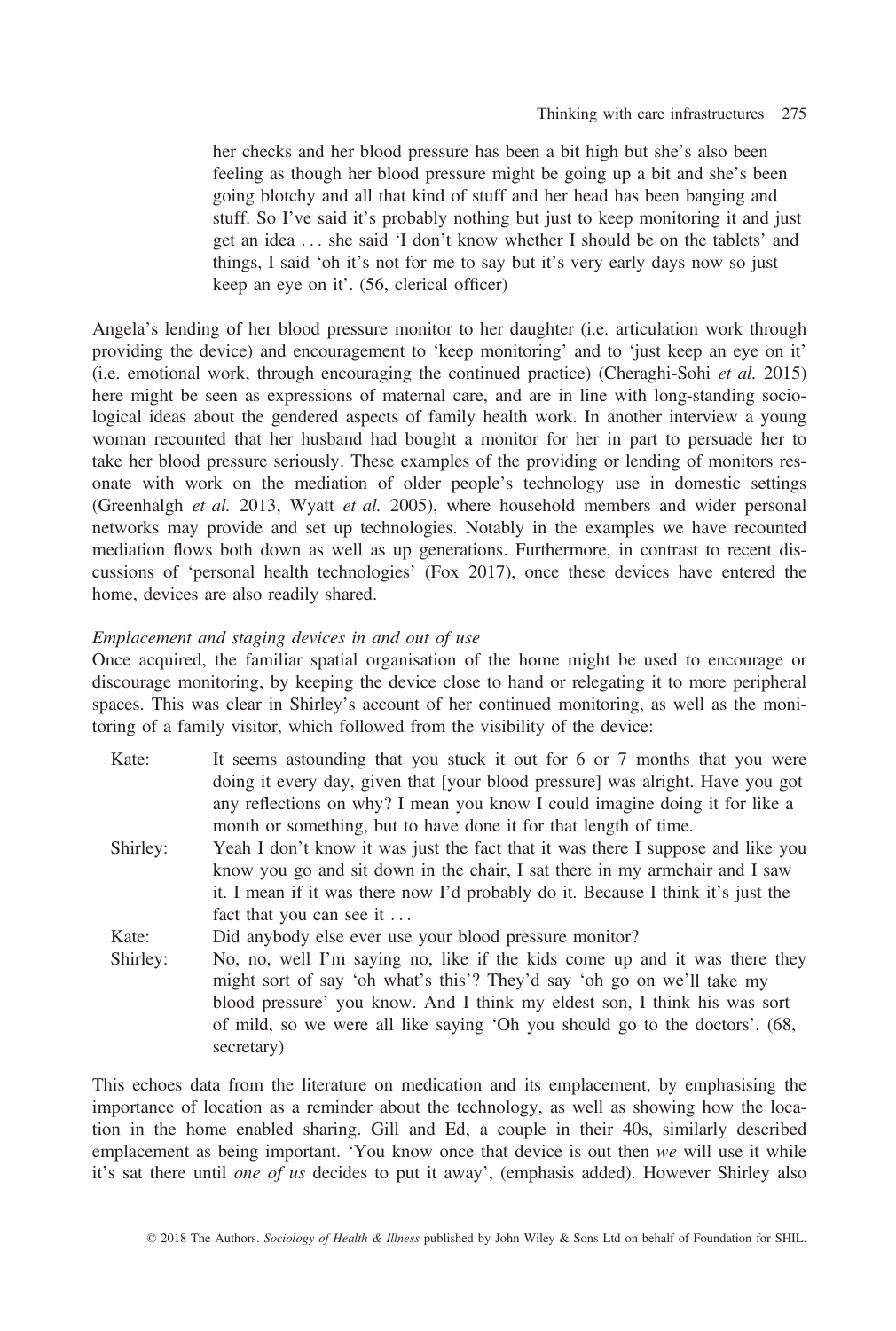described the movement of the monitor as her interest waned through a series of less visible locations, narrating its staging out of use:

| Kate:    | How often did you take it after that?                                              |
|----------|------------------------------------------------------------------------------------|
| Shirley: | Oh very occasionally because then I actually put it away. I didn't have it on,     |
|          | it went from the top, I've got like a nest of tables so there was the top of the   |
|          | table, then there was a little table, there was a little thing underneath. So when |
|          | I was doing it like obsessively it was on the top and then when I got a bit fed    |
|          | up it went underneath so I couldn't see it. And then I moved it from there into    |
|          | the drawer, so at that point it was, then it wasn't seen and it was forgotten      |
|          | it did like sort of go from you know out there in your face to out of sight and    |
|          | then in the cupboard out of mind                                                   |
| Kate:    | What else is in the drawer?                                                        |
| Shirley: | Oh all sorts of rubbish. All my bank cards and it's like my passport. All          |

Shirley felicitously describes the monitor moving from being 'out there in your face' to 'out of sight' to 'out of mind' and 'forgotten'. The monitor is now housed in a space 'just somewhere it would fit' rather than connected to any intention to use. Another respondent, Kathy describes the migration of her blood pressure monitor from when used being stored in a cupboard under the stairs to now being 'in the garage somewhere but it's absolutely buried'. Unlike some telecare devices, blood pressure monitors could be moved around the home, and their emplacement closely connected to their use or non-use.

documents really and it was just somewhere where it would fit.

Occasionally the visibility of a monitor might be more problematic, and emplacement related to a desire for privacy or minimising awareness of a health issue. So for example one interviewee suggested that she kept the monitor in her bedroom and tended to monitor there, although she might monitor in the lounge if she was at home on her own. In another interview, Joanne, a 31-year old secretary explained that she had carried her monitor in her handbag so that it was always to hand, and sometimes monitored 'in secret' for three reasons: first to avoid the disapproval of her family, who thought she had become overly concerned with her blood pressure (here Joanne wanted to avoid their unwanted surveillance work); second because she associated high blood pressure with poor lifestyle and high readings were a 'reflection on how I was looking after myself'; and third because for Joanne, monitoring was associated with anxiety and panic attacks, thus the monitor risked disclosure of stigmatising states. Joanne's account, while singular, is important as it illustrates that family and personal networks may not always encourage and support monitoring, and that the presence of a monitor may open up sensitive issues to unwanted scrutiny.

In contrast, Jack described putting away his monitor 'to make the condition disappear' for himself:

- Jack: This last measurement there June 2011 was probably the last time.
- Kate: Okay so what changed, why did you stop?
- Jack: I felt like the machine might've been a sort of stress contributor, I sort of wanted to make the condition disappear, not have it be a sort of daily thing yeah. Because it does make you feel ill, not feel ill but you feel like someone who is ill when you have to use it, having medical lying round in your bedroom when you're sort of 20 something you kind of think well, so I sort of ditched it and put it back in the suitcase. (27, academic)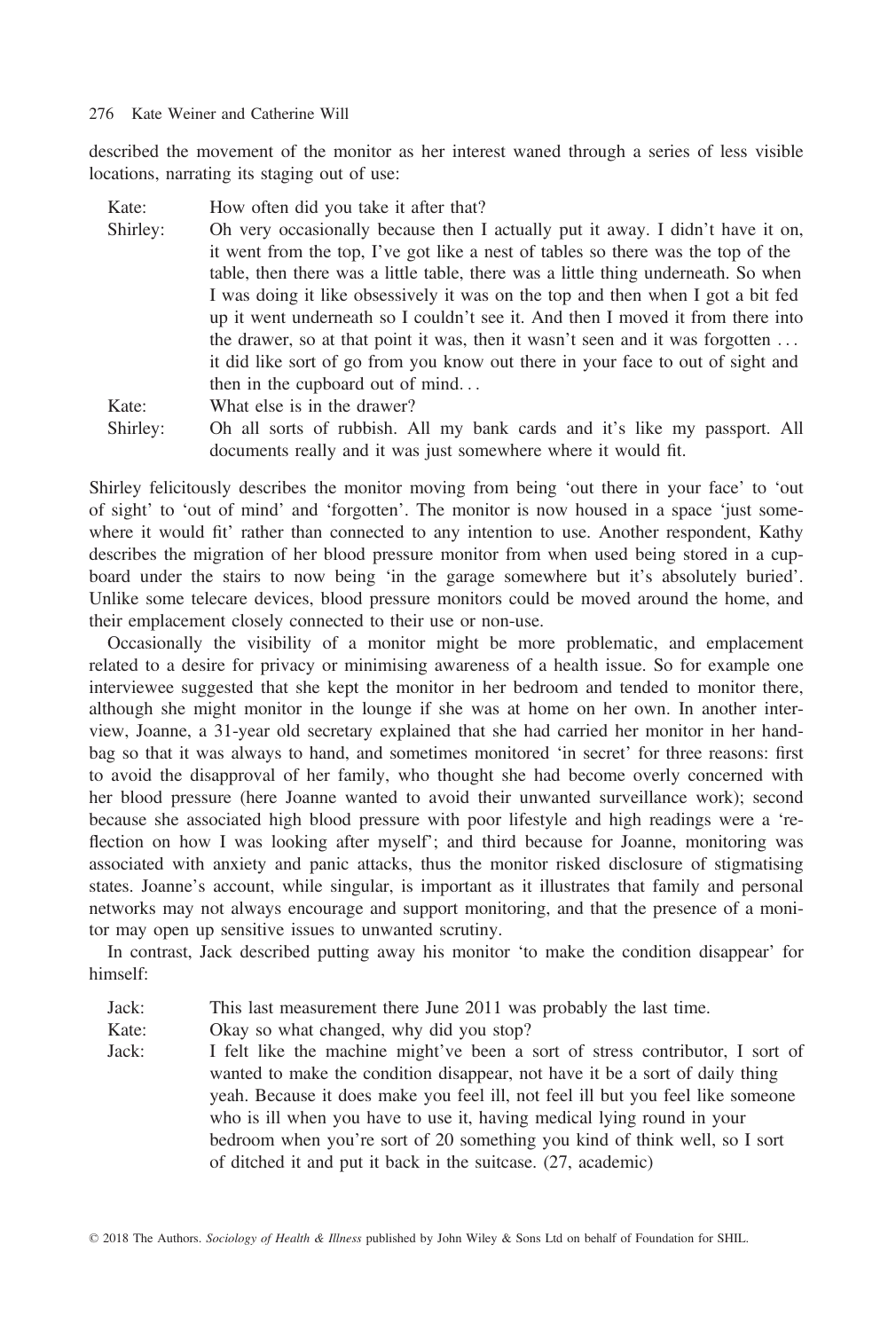In this case having a monitor in the bedroom did not equate with privacy, but was experienced as an intrusion in daily life and sense of self. A suitcase appeared as a resource to help make the condition less present.

#### Systems of objects and interlinking practices

When monitors were being used other things appeared to help with the work of taking a reading. Shirley's account also showed how emplacement located the monitor as part of what Shove *et al.* (2007) call 'durable systems of objects' – a phrase that seems close to the concept of infrastructure. She described how on the days she does not work:

at 11 o'clock-ish I go and have a cup of tea or a cup of coffee and sit down and just read the paper or do something and I'd just think oh I'll take my blood pressure ... and then I'd like do it at night, you know you get sat down, you know after you've had your tea and you're watching the television, I used to have it on the table at the side of my chair. So it was just sort of like easy to whip it on and you know pump it up.

This illustrated the way in which monitoring might be inserted into existing routines and devices bundled with other objects such as chairs, cups of tea, newspapers or televisions that were linked to relaxation. Resonating with clinical guidance, the convivial and relaxing effects of the home were sometimes narrated as integral to achieving proper blood pressure readings. In other words the affective aspects of the home helped achieve good self-monitoring:

Sometimes, I do believe that you get a different reading when you're relaxed than when you're up and about so it would, it could be, I mean if I was taking it every day and I wanted to watch television typically I'd have it in here so that I can put my feet up and watch television and take it. (John, 77, retired academic)

The importance of domestic space in creating the right mood is also implied in Bob's account of his monitoring practices:

I usually do it in the conservatory, which is next to the dining room ... It's where I sit in the morning for my early morning cup of tea. It just happens to be where I am at the time and it's a relaxing place to be because you know you're overlooking the garden and so it just seems a logical place to do it. (62, retired housing manager)

In Bob's account monitoring is inserted into his morning routine – the cup of tea in the conservatory – and makes sense or is 'the logical place' both because it fits with the routine (it happens to be where I am) and because 'it's a relaxing place'.

In our study most devices operated with batteries, so that electricity sockets were rarely invoked as being part of the emplacement or installation of a device, and this made them easy to pick up or put down. Inserting or removing batteries signalled periods of use and non-use or an end of engagement, as Betty (58, team leader, accommodation services) described:

Kate: Can you remember the last time it was used? Betty: Crikey, I'd say at least four years ago, we took the batteries out of it

#### Taking a reading: a relational achievement

We have observed above that the familiar spaces and routines of domestic life enabled home blood pressure monitoring and helped produce a good reading. In addition taking readings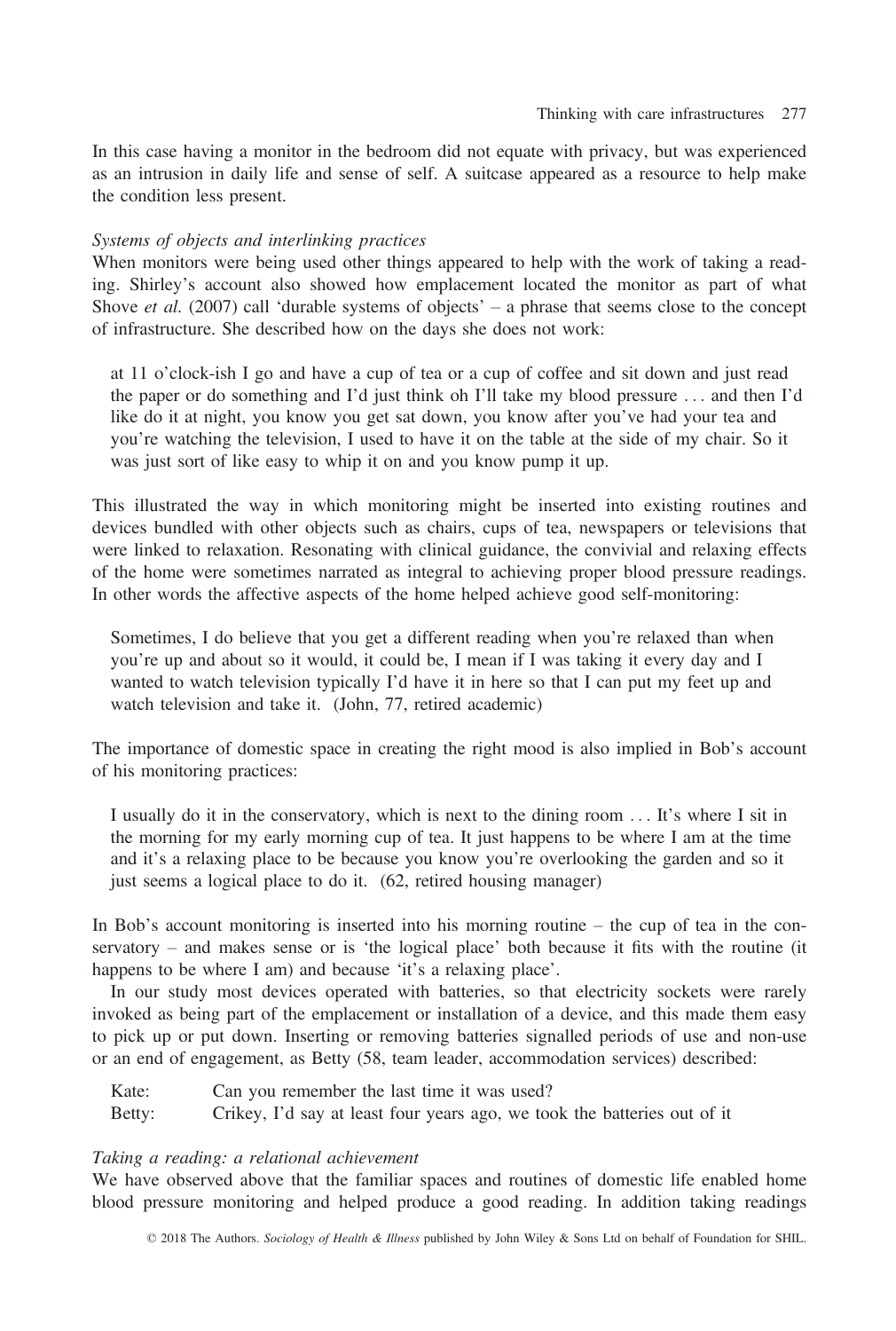(like procurement) might also involve family members, especially partners. In the case of Betty and her husband, as narrated by Betty, the decision to monitor seems to have been initiated by her husband, but then adopted as something to do together, with different elements of the practice shared between the couple (purchasing the monitor, operating the machine, keeping records). Here we offer a condensed version of this account, which starts with Betty explaining how they came to purchase a monitor:

| Betty: | Because he'd been having these problems and as I say we just saw that, it had |
|--------|-------------------------------------------------------------------------------|
|        | come on offer in the chemist and so he says "We'll get one and we'll keep it  |
|        | if we need to use it, that's what we'll do," and that's what we did [Talking] |
|        | about keeping records] I'm almost sure, I'm almost certain I kept some kind   |
|        | of a thing down, I just can't find it.                                        |
| Kate:  | Would that be for you and your husband?                                       |
| Betty: | Both of us, yeah. I would have recorded it, I'm sure I would have done yeah,  |
|        | I just can't find it.                                                         |
| Kate:  | And did you have a particular place where you would                           |
| Betty: | We'd just do it at the kitchen table, that's all. We'd just sit there  if one |
|        | did it then the other one did it yeah $\dots$                                 |
| Kate:  | When you did it, did one of you kind of take a lead really?                   |
| Betty: | Yeah probably me because my eyes are slightly better and I could read all the |
|        | things so that's probably yeah                                                |

This account is characterised by the mutuality of the practice, referring to doing it together (if one did it then the other one did it), Betty nearly always speaking in the first person plural (we), and the impression of reciprocity. While Betty suggests it was her husband's health problems that had prompted the monitoring, the practice is taken up together, though in some respects Betty takes a leading role, keeping records, reading the monitor and the instruction manual, because of her 'better eyesight', and might be read as supporting her husband's health.

On the other hand, Frank describes his wife occasionally using his blood pressure monitor, with his permission and help, because she is 'not a technical person':

every now and again she'll come to me and say 'oh can I take my blood pressure'? We don't keep a record of it, if it's reasonable she's quite happy. That's about once every six months she takes it ... well she sees this as "my piece of equipment" if you like so she wouldn't use it without and also she's a little bit, she's not a technical person so she likes me to do it, set it up for her and do a bit with her make sure the cuff is on in the right place and such like so she's a little bit reluctant to do it herself. (55, electrical technician)

In this example, Frank is clearly cast as the knowledgeable helper undertaking articulation work.

#### **Discussion**

Like many previous studies, our research began with a device or technology that promised to improve health. In this article we started to consider materiality in a wider frame, examining the importance of 'home' in the practice of home blood pressure monitoring and the value of the concept of the 'care infrastructure'. Unlike previous studies, we focused on a case where health professionals were less central to the action and people (largely) left to their own © 2018 The Authors. Sociology of Health & Illness published by John Wiley & Sons Ltd on behalf of Foundation for SHIL.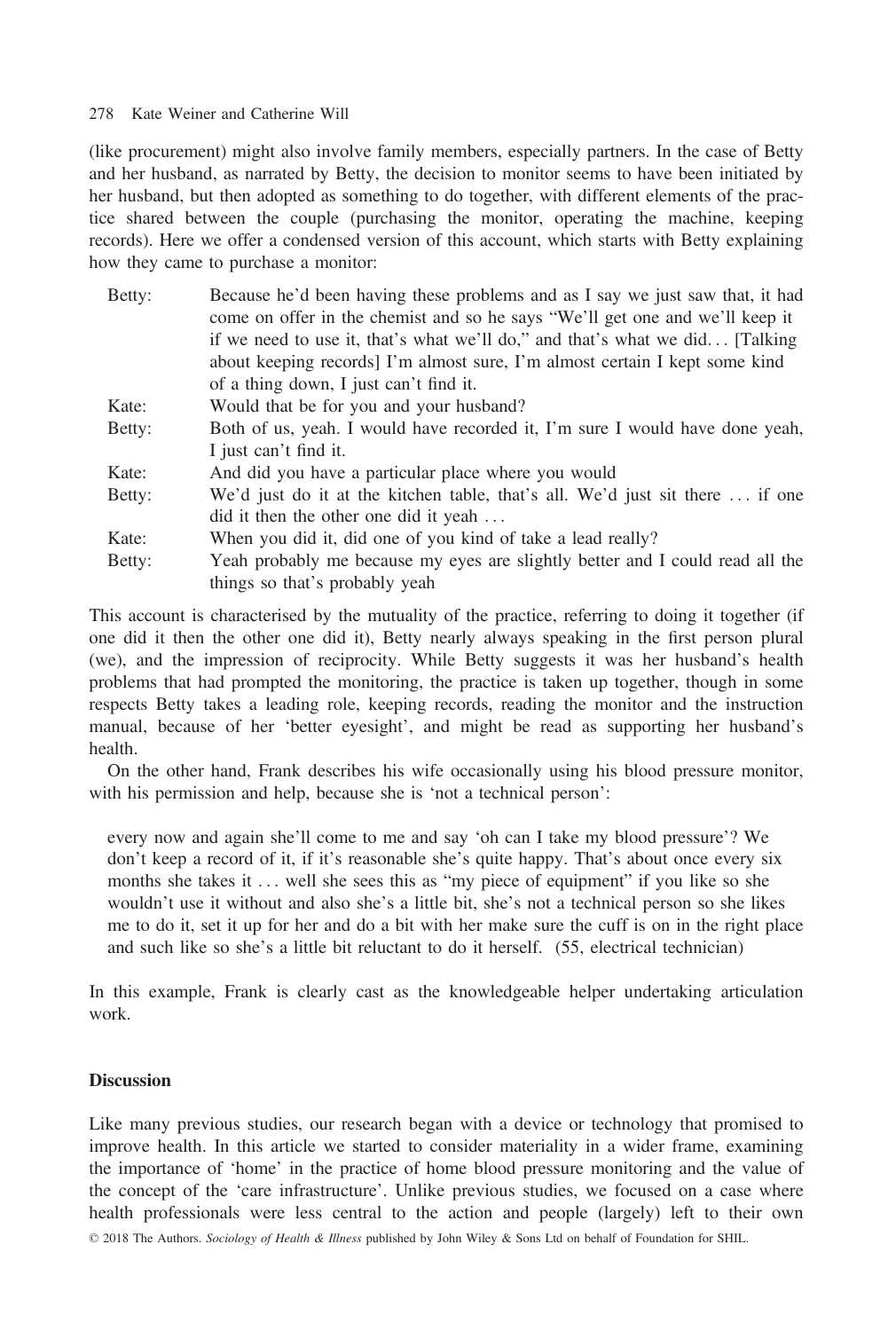devices. In this discussion we draw together some of our observations and implications for sociological work on the material shaping of care.

Though we are not relating our work to chronic illness we find the concept of a care infrastructure useful in illuminating the range of people, things and spaces involved in any health practice, showing that devices and individuals rarely act alone. Previously the concept has been enrolled to understand the provision of formal or clinical care in new spaces, for example in relation to medicines management. We have applied the concept in a new context, looking at consumer monitoring, and find that our analysis resonates strongly with other scholarship, though with some important differences.

Unlike telecare technologies (see for example Milligan *et al.* 2011, Oudshoorn 2012), the home blood pressure monitor is rarely networked, and has no formal link to the clinic. In this case the device does not bring with it a set of health professionals making new connections between clinics and homes. Nevertheless as with technologies provided by the clinic, the use of this consumer health device may rely on family members who undertook articulation, emotional and informational work (Cheraghi-Sohi *et al.* 2015) by gifting, buying or lending monitors and providing encouragement and support for their use. One aspect that emerges in our research which has previously been less in focus is the potential for personal networks to discourage monitoring. Where Langstrup (2013) discusses the way different householders' values and priorities may come into tension in the management of asthma, we suggest that family members may discourage monitoring for fear that it will bring about anxiety or over-involvement with health. This might be seen as a form of emotional work (Cheraghi-Sohi et al. 2015).

Previous scholarship has discussed these forms of mediation work in both gendered and generational terms (Greenhalgh et al. 2013, Oudshoorn, 2012, Wyatt et al. 2005) but here we found that these might cut across such distinctions. Thinking of a care infrastructure helps keep these contributions in view. It shows that such relationships help to 'embed' monitoring and enable it (or more rarely discourage it), and also makes space for the practices to be shared or collective.

The material ordering of the home and its space was still a significant theme in our data – and encouraged us to think about the device in new ways. The emplacement of blood pressure monitors mediated their use (as in Hodgetts  $et$  al. 2011) and non-use (see also Greenhalgh et al. 2013). Apart from the networking capacities of devices, the more mundane fact that most monitors could run on batteries rather than mains electricity and were relatively small meant they were reasonably portable. Yet they were not so small that they moved with the user like a mobile phone. Once put down they often stayed in place. Finding an appropriate and visible location for a monitor – for example in a kitchen or sitting room – meant the device itself could act as a prompt or reminder for use, or be read as an invitation for other household members or visitors to 'have a go' or monitor their blood pressure, a facet of emplacement that has not been discussed in relation to pill-taking.

On the other hand privacy might be sought for the practice of monitoring, as the device had the potential to invoke discrediting or sensitive aspects of the user's identity (see also Oudshoorn 2012). When privacy was important to the user, the device might be relocated into cupboards or bedrooms. Putting it away, at a distance, out of sight, or in an unordered place, could also mean the end of monitoring, at least for a time. The use of the care infrastructure concept with its emphasis on routine action should not lead us to assume that a practice will last forever. Home blood pressure monitoring could become routine for some, but could also be quite episodic, as people were able to set aside devices or reinstall them easily.

Emplacement also had symbolic meaning: out of sight might mean out of mind. Putting a device away might mean not just protection from the surveillance of others, but also

© 2018 The Authors. Sociology of Health & Illness published by John Wiley & Sons Ltd on behalf of Foundation for SHIL.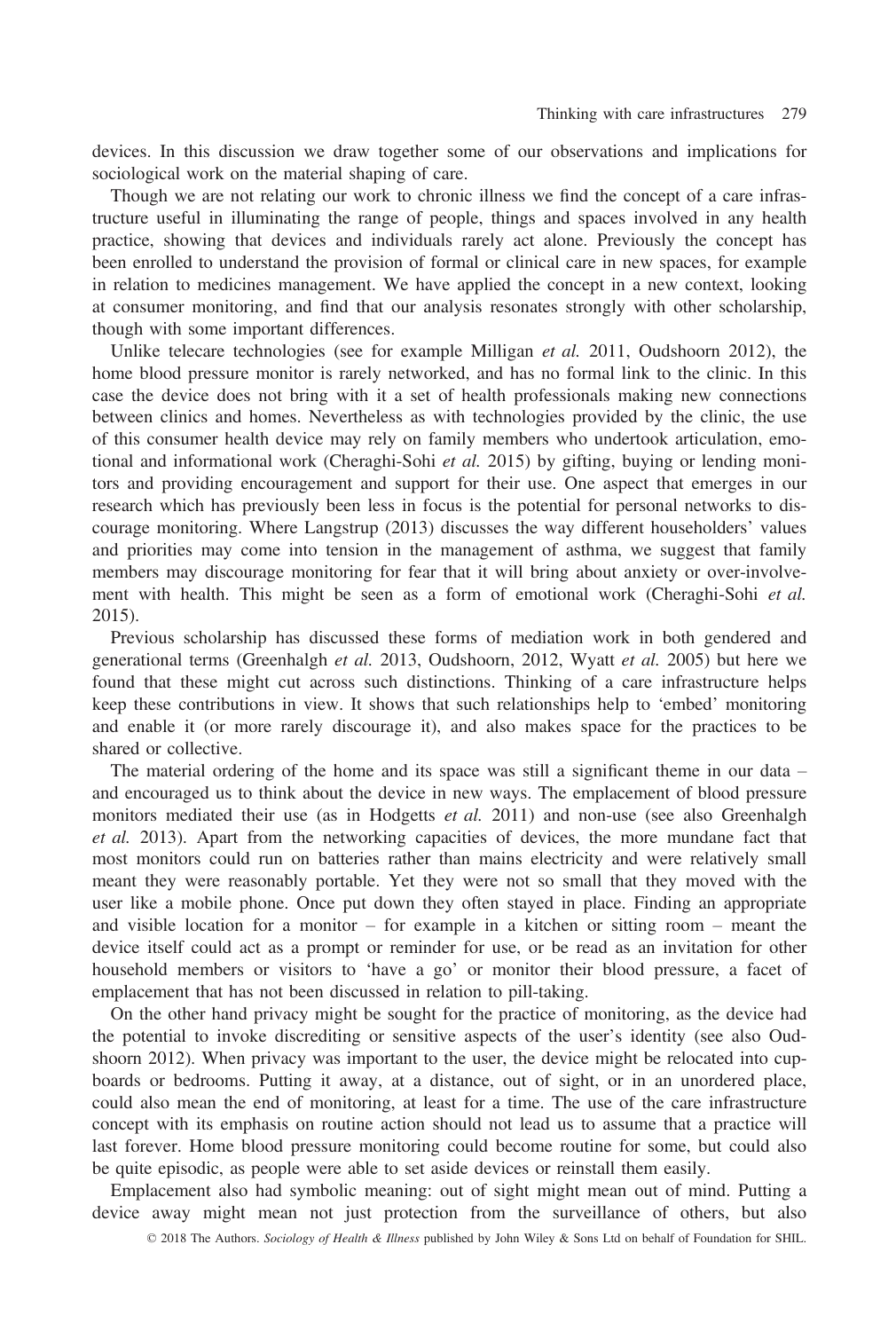preserving a sense of self. But a sense of 'home' was not necessarily threatened by installing devices in domestic spaces. These spaces were already used for care of self and others and the placement of the device worked to connect monitoring with relevant practices (for example for watching television as a source of relaxation).

As in other studies, the practice of monitoring involved enrolling devices into bundles or systems of (other) objects (Shove et al. 2007, Weiner and Will 2015). Langstrup (2013) and Hodgetts et al. (2011) both described the bundling of breakfast with pill-taking and toothbrushes with asthma inhalers, which helped to create routines and engender good medication practices. In the case of blood pressure monitoring, emplacement and bundling with other everyday objects also helped create routines and might be understood as integral to doing monitoring well. Here, in contrast to pill-taking, this material ordering gave an important place to the body. Sitting on the sofa, drinking tea, and watching television could all be seen as engendering an appropriate mental or physical state for taking an accurate reading. As acknowledged in the NICE guidelines for taking blood pressure, having a monitor to hand is just the start, for taking a reading involves work to position and prepare the body. The user's physical being, and mundane domestic objects, then become part of the care infrastructure. In our data family members might help with the work of placing and settling the body and with the other physical steps for taking a reading.

As mentioned above, our data helps counter any easy assumptions that health technologies or practices will threaten people's sense of home. Though this is certainly possible and documented in the cases of telecare, social care and medicine use (Britten 2008, Langstrup 2013, Oudshoorn 2012, Twigg 2000), in our case such a threat did not appear as a strong theme. The emphasis in our respondents' accounts was less on reordering or reworking 'the home' than on fitting monitoring into embedded and established practices and using the home and other people within it as a resource for this. The continued sense of relaxation and sociability that the home allowed was seen as helping monitoring happen. Home was already defined for many of our respondents as the place where 'care' was located, as both affective and practical action. The monitoring device might be drawn into this care, but the existing infrastructure of the home was already strong, and the monitor was not usually experienced as disruptive.

Our analysis helps illustrate how the home, and the objects and people it brings together, may be a resource for particular health practices, allowing the staging of devices in and out of use and shared activities to generate good readings. What does this add to the growing interest in health-related self-monitoring? We suggest that emerging scholarship has until recently been rather preoccupied with data practices (Lupton 2014; Sharon and Zandbergen 2016) and has seen devices as personal or individual (Fox 2017). We suggest that starting with infrastructures of care helps to widen the focus from data and device. Specifically, our analysis has drawn attention to the range of local actors and work involved in the practice of self-monitoring, even in the case of consumer technologies. Through this attention to work, monitoring may also come to be seen as involving not just data, but also care amongst kin, family and colleagues. The analysis also raises the possibility that both the device and the act of monitoring may be shared. Though monitors were usually procured for a particular individual, their installation in the shared space of the home enabled their collective and collaborative use through mutual care practices. Indeed devices appeared not only portable and flexible, but even promiscuous in their involvement with different people and projects.

We have related emplacement to the use and non-use of monitors, but also considered this in terms of people's willingness or desire to display devices to themselves or others. Although a limited theme in our analysis, this and previous scholarship suggests that emplacement has the potential to impinge on a sense of home or sense of self. This extends discussions of selfmonitoring beyond concerns about data privacy (Lupton, 2014) to consider privacy in relation

© 2018 The Authors. Sociology of Health & Illness published by John Wiley & Sons Ltd on behalf of Foundation for SHIL.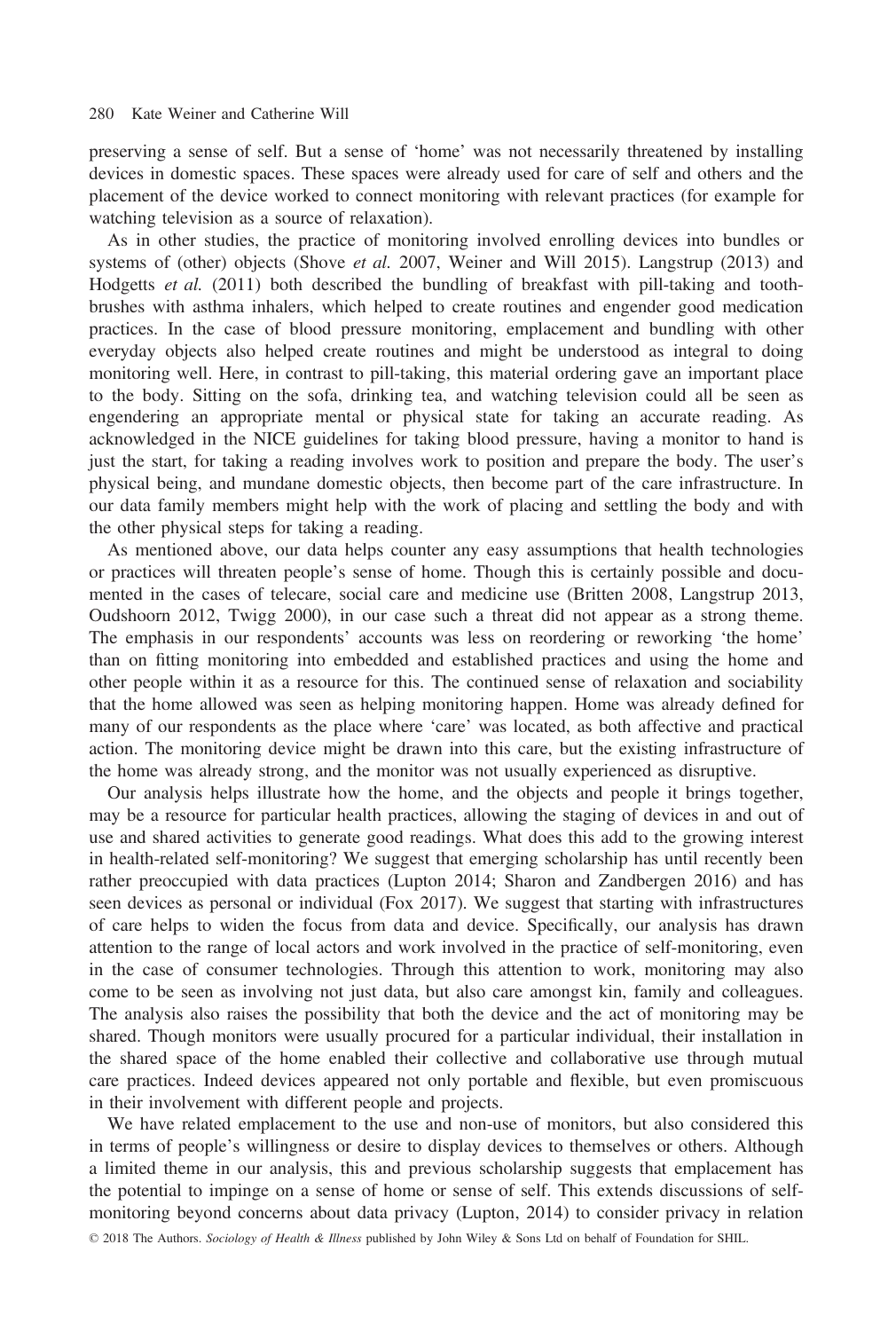to the visibility of material objects (e.g. devices, apps, etc.) and the home as a set of more or less private spaces.

We have started to illuminate an infrastructure of care in relation to self-monitoring, reacting to what we see as omissions in existing clinical and social research in this area. We hope to stimulate debate about the value of the concept, as well as the use of the language of 'work' for health (or care) practices in the home and the best way to attend to the material elements of these practices. Bringing a material sensitivity, we argue, means thinking about devices and spaces, about technologies-in-practice (Timmermans and Berg 2003) and in-place, and about much more mundane objects that make domestic routines for caring for the self and others. Finally we would argue that any new material sociology of health and illness needs to keep materiality itself in its place, recognising the importance of other people in care, and the social as well as spatial embeddedness of our devices.

Address for correspondence: Kate Weiner, Lecturer in Sociology, Room LG22, Department of Sociological Studies, Elmfield, Northumberland Road, Sheffield, S10 2TU. E-mail: k.weiner@sheffield.ac.uk

#### Acknowledgements

We would like to thank all the people who volunteered to participate in the research for their time and interest. We are grateful to the editors of this special issue, three anonymous reviewers and colleagues, particularly those at the Everyday Analytics track of the EASST/4S Conference 2016, for their helpful comments, questions and suggestions on earlier versions and presentations of this article. The work was funded through a University of Sheffield Faculty Research Fellowship awarded to Kate Weiner.

#### **Note**

1 That is, not a device lent by their primary care practice or issued for automated 24 hour monitoring.

#### References

Britten, N. (2008) *Medicines and Society*. Basingstoke: Palgrave MacMillan.

- Buse, C. and Twigg, J. (2014) Women with dementia and their handbags: Negotiating identity, privacy and 'home' through material culture, Journal of Aging Studies, 30, 1, 14–22.
- Buse, C. and Twigg, J. (2016) Materialising memories: exploring the stories of people with dementia through dress, Ageing and Society, 36, 6, 1115–35.
- Cheraghi-Sohi, S., Jeffries, M., Stevenson, F., Ashcroft, D.M., et al. (2015) The influence of personal communities on the self–management of medication taking: a wider exploration of medicine work, Chronic Illness, 11, 2, 77–92.
- Danholt, P. and Langstrup, H. (2012) Medication as infrastructure: decentring self–care, Culture Unbound, 4, 3, 513–32.
- Fox, N. (2017) Personal health technologies, micropolitics and resistance: a new materialist analysis. Health, 21, 2, 136–53.
- Greenhalgh, T., Wherton, J., Sugarhood, P., Hinder, S., et al. (2013) What matters to older people with assisted living needs? A phenomenological analysis of the use and non-use of telehealth and telecare, Social Science & Medicine, 93, 1, 86–94.

Hammersley, M. and Atkinson, P. (1995) Ethnography: Principles in Practice. London: Routledge.